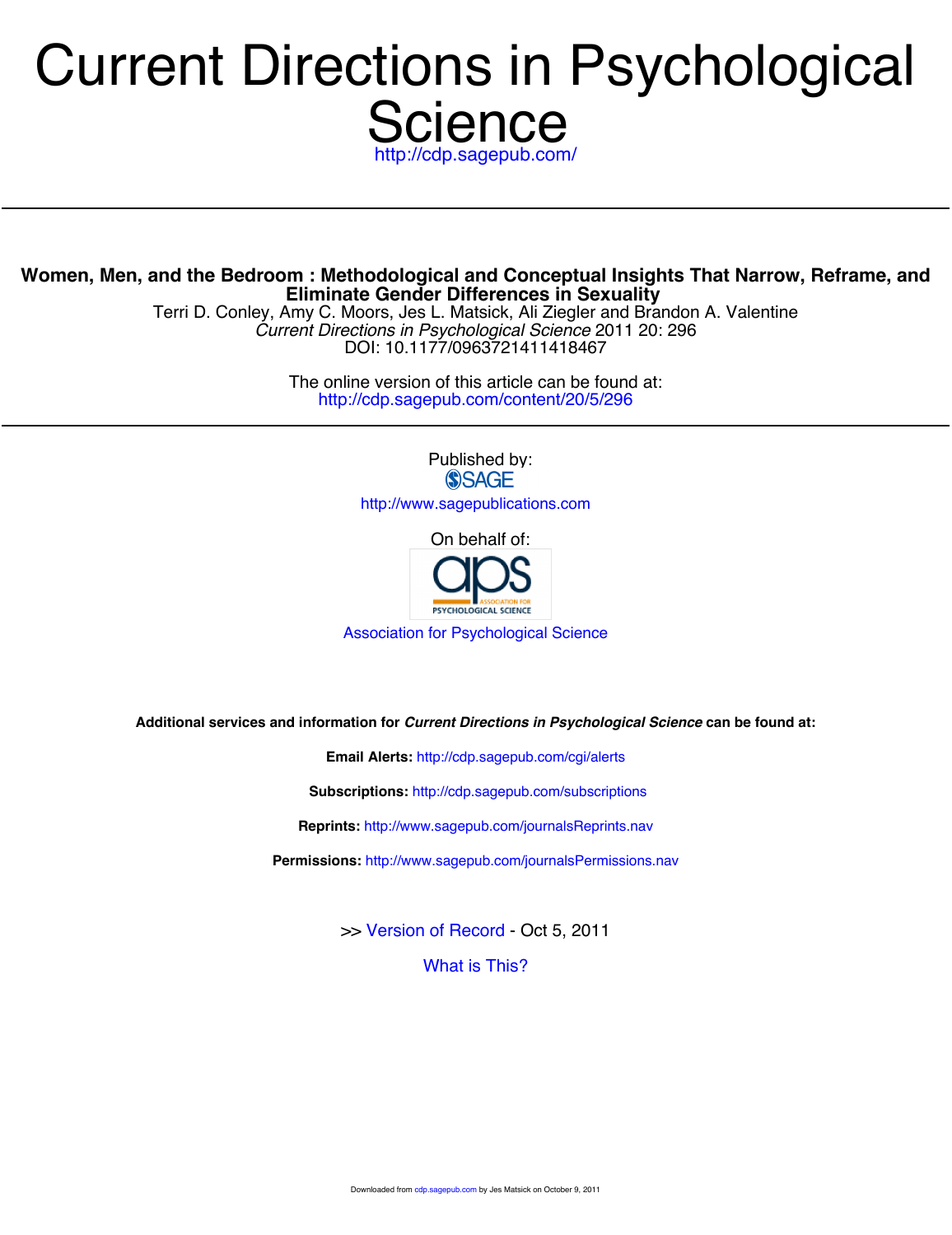

**Women, Men, and the Bedroom: Methodological and Conceptual Insights That Narrow, Reframe, and Eliminate Gender Differences in Sexuality**

Current Directions in Psychological Science 20(5) 296–300 © The Author(s) 2011 Reprints and permission: sagepub.com/journalsPermissions.nav DOI: 10.1177/0963721411418467 http://cdps.sagepub.com



## **Terri D. Conley, Amy C. Moors, Jes L. Matsick, Ali Ziegler, and Brandon A. Valentine**

University of Michigan

#### **Abstract**

Many researchers have elucidated large, well-established, and reliable gender differences in sexuality, but relatively few have empirically examined conditions under which these differences can be eliminated. This article investigates some established sexuality gender differences in greater depth. We demonstrate how creative theoretical and empirical approaches may shed light on prevalent misconceptions concerning sex-related gender differences.

#### **Keywords**

sexuality, sex, gender differences

Common wisdom—as well as the research-based beliefs of many psychologists—suggest that men, simply put, like sex more than women do. For example, men are more likely to choose partners based on their sexual appeal rather than on their status (Buss & Schmitt, 1993), have more sexual thoughts (Baumeister, Catanese, & Vohs, 2001), prefer and have more sexual partners (Buss & Schmitt, 1993), experience more orgasms (Laumann, Gagnon, Michael, & Michaels, 2000), engage more frequently in casual sex (Petersen & Hyde, 2010), and are less choosy regarding romantic-relationship partners (Buss & Schmitt, 1993) than are women. Because this framework is popular among both psychologists and the general public, it contributes to face-value acceptance of sexrelated gender differences (see Ryan & Jethå, 2010, for further discussion). Gender differences are often viewed as supporting biological, genetic, or evolutionary accounts of mating; however, upon further empirical scrutiny, these gender differences are either not what they seem, narrow considerably, or in some cases, are completely eliminated. In this article, we consider six of these (ostensible) gender differences more closely.

## **Do Women and Men Have Gender-Specific Preferences for Qualities of Partners?**

Conventional wisdom suggests that men and women have different dating goals. Men want a partner who is sexy (i.e., physically attractive), whereas women want a partner with high status (Buss, 1989; Buss & Schmitt, 1993). This notion is

often supported by examining young adults' ideal mates (see Eastwick & Finkel, 2008, for a review). And, one assumes, we need to look no further than the routine relationships of octogenarian Hugh Hefner with *Playboy* models a fraction of his age for supportive (albeit anecdotal) real-world evidence.

But what happens when we empirically consider perceptions of potential partners that participants have met in person? Eastwick and Finkel (2008) hosted a series of speed-dating events in which participants rated the importance of attractiveness and status among the individuals with whom they interacted. Contrary to conventional wisdom, when the object of one's potential affection shifted from *ideal* to *actual*, gender differences in preferred qualities of partners disappeared. Specifically, attractiveness and status were found to be *equally* important to men and women when considering actual dating partners (both in initial speed-dating encounters and a month after those encounters) across a variety of dependent measures (Eastwick & Finkel, 2008). Moreover, gender differences in preferences for status and attractiveness were absent in the judgments of *current* romantic partners as well (Eastwick, Finkel, & Eagly, in press).

Bottom line: Do women and men have gender-specific preferences for qualities of partners? Not in real-world

**Corresponding Author:**

Terri D. Conley, Department of Psychology, University of Michigan, 1012 East Hall, 530 Church Street, Ann Arbor, MI 48109-1043, USA E-mail: conleyt@umich.edu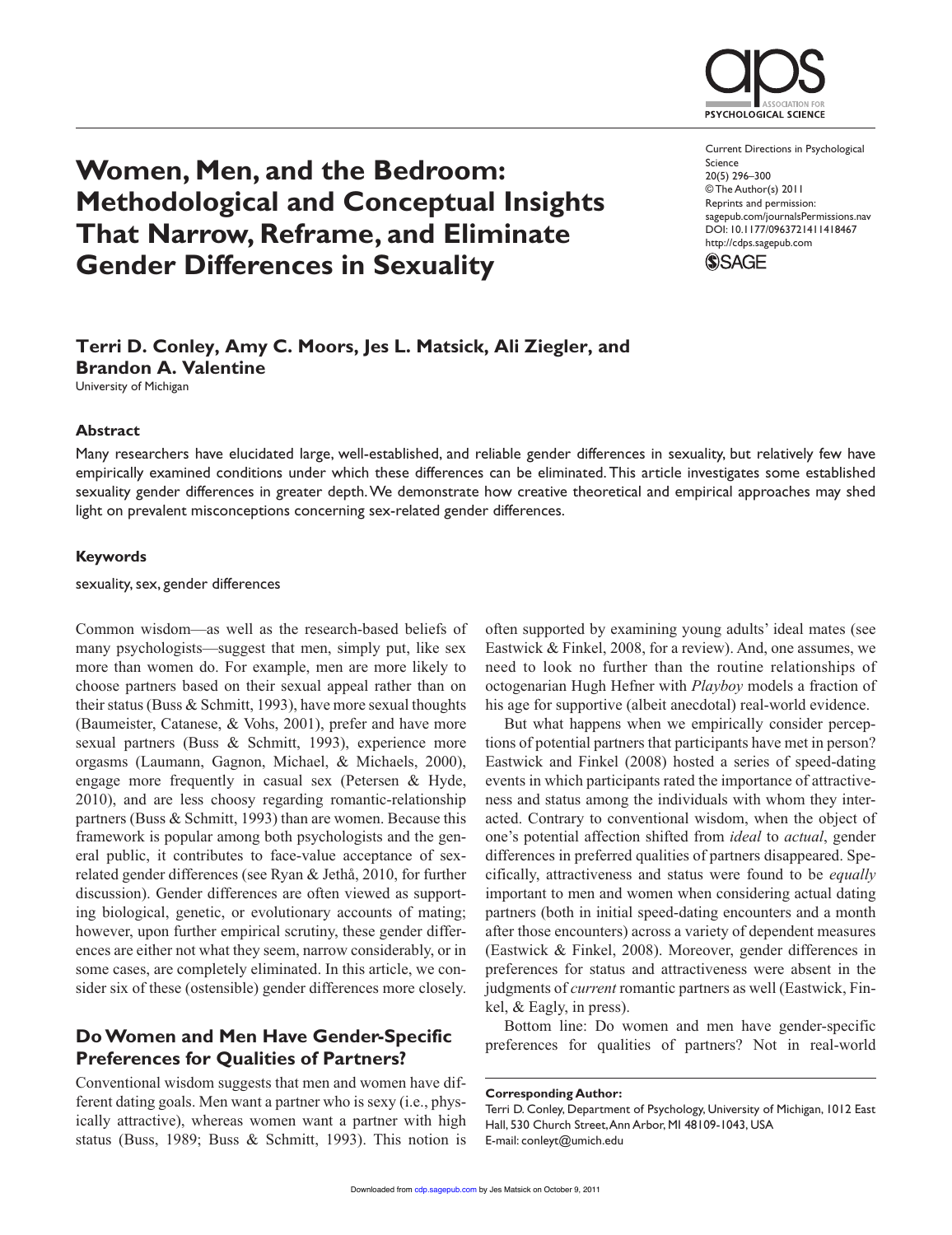contexts, which are presumably more valid than hypothetical musings.

## **Do Women Desire and Actually Have Fewer Sexual Partners Than Men Do?**

Past research has consistently shown that women desire a smaller average number of sexual partners during their lifetime than men; indeed, they report wanting fewer sexual partners than men do (Buss & Schmitt, 1993). These findings appear very basic and straightforward; that is, it would seem easy to find support for common wisdom about gender differences in something as straightforwardly measured as number of sex partners.

Pedersen, Miller, Putcha-Bhagavatula, and Yang (2002) questioned that common wisdom and more closely examined the gender gap in desire for sexual partners. They asked participants to indicate their ideal number of partners over different time periods and replicated the original findings concerning gender differences in preferences for sexual partners, such that men preferred more partners than women did. However, a strange caveat emerged: This gender difference disappeared when a more accurate measure of central tendency (i.e., the location of the center of the distribution of participants' scores, or simply put, the typical response) was considered.

Specifically, the distribution of number of preferred partners was highly skewed to the right, such that higher values (i.e., grossly large numbers of sexual partners desired by men) were more spread out than lower numbers, indicating that the means likely do not represent the majority of men and women in the sample. When examining *median* values (an alternative measure of central tendency for finding the middle score of a distribution recommended when data are skewed; Wilcox & Charlin, 1986) instead of means to assess desired number of partners over a 30-year period, gender differences evaporated (see Pedersen et al., 2002, for further discussion). The use of medians revealed that the majority of men and women desire a similar number of sexual partners: *one*. These findings directly contradict the idea that most women prefer fewer sexual partners than most men do.

But what about when *actual* number of sexual partners are assessed? Are men actually having sex with large numbers of women whereas women are more selective? Alexander and Fisher (2003) recently examined gender differences in reported number of sexual partners more closely. To facilitate more truthful responses, they used a "bogus pipeline" technique, which falsely convinces participants that a sophisticated electronic apparatus can detect their true feelings. Thus, some participants were connected to a (nonfunctional) polygraph machine and informed that untruthful responses would be detected. As expected, participants who were not attached to the polygraph displayed typical gender differences—that is, men reported more sexual partners than women did.

The polygraph (bogus pipeline) condition, however, yielded far different results. When participants believed that their true

sexual history could be revealed by the polygraph, gender differences in reported sexual partners disappeared.

Bottom line: Do women desire and actually have fewer sexual partners than do men? No, gender differences in reported sexual partners stem less from sexual appetites and more from inappropriate use and interpretation of statistics and social desirability.

## **Do Men Think About Sex More Than Women Do?**

Popular beliefs and current psychological literature seem to agree that men indubitably have stronger sex drives than women (see Baumeister et al., 2001, for a review). Frequency of sexual thoughts is the most frequently used measure of sexual drive and desire. Psychologists undoubtedly look askance at the urban myth of men having thoughts about sex "every seven seconds," but, we might wonder, isn't there a large kernel of truth to the stereotype that men's thoughts are sex-bound?

Perhaps not. Fisher, Moore, and Pittenger (2011) set out to substantiate the axiom of men's hyperactive sexual cognitions. Female and male undergraduates used tally counters to record the number of times that they thought about sex, food, or sleep over the course of a week. The results indicated that, yes, men thought about sex modestly more frequently than women did. *However*, men also thought about both food and sleep significantly more often than women did. Thus, men reported a greater number of personal-need-based thoughts than did women overall.

Fisher and colleagues suggested that men are more attentive to their own needs than women are. This is consistent with objectification theory, which suggests that women's focus on others' perceptions reduces women's attention to their own physical needs (Fredrickson & Roberts, 1997) and with ample research demonstrating men's socialization to be agentic and self-focused (Prentice & Carranza, 2002). Women are socialized to be both more attuned to others' needs and are pressured to inhibit expression of their own desires (Helgeson & Fritz, 1999).

Bottom line: Do men think about sex more than women do? Yes, but they also think more about their own physical needs, overall.

## **Do Women Orgasm Less Frequently Than Men?**

Research supports the notion that women consistently orgasm less than men (Laumann et al., 2000). Given the biological nature of orgasms, it could be argued that gender differences in orgasm would be less susceptible to social context than other facets of sexuality. Are women simply biologically destined to experience less sexual pleasure than men? Armstrong, England, and Fogarty (2009) empirically examined dimensions underlying the "orgasm gap." Researchers assessed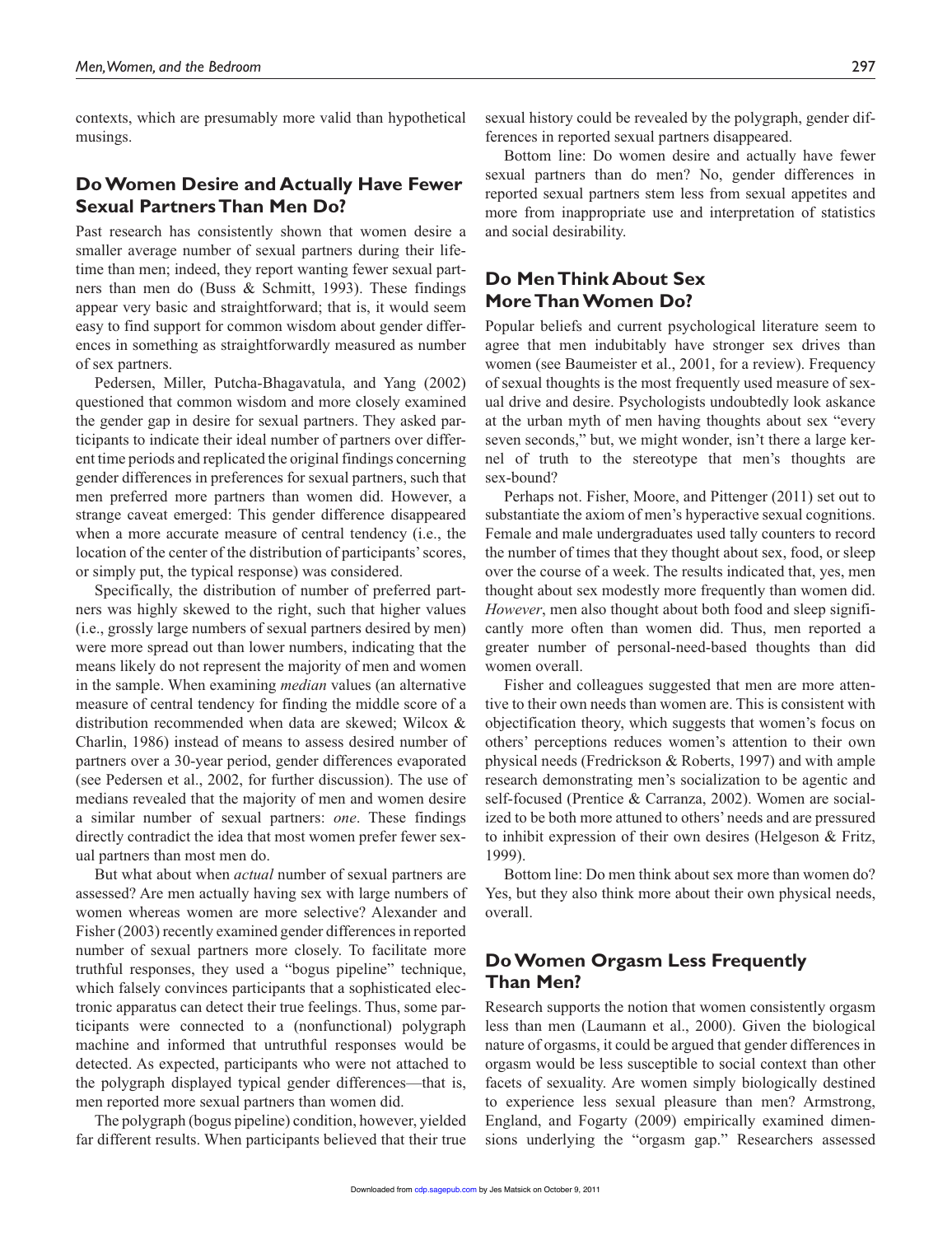12,925 undergraduate responses from a nationally distributed survey and also interviewed undergraduate women about their sexual experiences.

Unsurprisingly, Armstrong and colleagues replicated the well-known orgasm gap in their research: Women in their sample orgasmed less than men did overall. But they also documented that this difference *can* largely evaporate—in the context of committed relationships. Although women orgasmed only 32% as often as men in first-time hookups and 49% as often as men in repeat hookups with the same sexual partner; they orgasmed 79% as often as men in established romantic relationships (Armstrong et al., 2009).

Why do women orgasm more in close relationships than in casual ones? Armstrong and colleagues demonstrated that male partners are more generous in providing noncoital sexual attention (i.e., "foreplay") to their partners in committed relationships than they are in casual ones. These noncoital experiences provide women with the clitoral stimulation needed to orgasm. Ultimately, women reported more clitoral stimulation during sexual encounters in committed relationships than in hookups (Armstrong et al., 2009). Thus, biological differences appear to have little to do with women's potential for orgasm; instead, the sexual practices performed play a significant role in narrowing the orgasm gap.

Bottom line: Do women orgasm less frequently than men? Yes, but this gap diminishes greatly when considering sexual encounters in committed relationships, and it may disappear entirely when considering varieties of sexual practices performed within those relationships.

## **Do Men Like Casual Sex More Than Do Women?**

Men's more positive attitudes toward and greater willingness to engage in casual sex is one of the largest documented sexuality gender differences (Petersen & Hyde, 2010). Clark and Hatfield's (1989) research classically illustrated this phenomenon: Female and male research-assistant confederates approached opposite-gender participants and invited them to engage in casual sex. No woman ever agreed to a sexual encounter with a male confederate, whereas approximately 70% of males agreed to offers from female confederates in both studies.

A difference of 70% versus 0% is truly gargantuan and, as such, might seem patently biological in origin—that is, one might wonder, how could such a large difference be explained by sociocultural factors?

One of us (Conley, 2011) attempted to unpack this stunningly large effect. Conley (2011) conducted a series of studies in which participants responded to hypothetical casual sex offers. As in the original Clark and Hatfield studies, women were much less likely to accept hypothetical offers from opposite-sex strangers than men were. However, different results emerged when Conley (2011) considered specific characteristics of casual-sex proposers (e.g., attractiveness,

familiarity). Gender differences in acceptance of heterosexual casual-sex proposals evaporated when participants considered sexual offers from very attractive or very unattractive famous individuals. Likewise, women and men were equally likely to accept offers of casual sex from close friends whom they perceived to have high sexual capabilities (i.e., whom they thought would "be a great lover" and would provide them with "a positive sexual experience"). Therefore, men are clearly not *universally* driven to accept casual sex more frequently than are women.

Conley next sought to determine which characteristics of the proposer yielded greater acceptance of casual-sex offers, considering both hypothetical proposals from strangers and previously experienced real-life proposals. Across multiple studies, perceived sexual capabilities of sexual proposers most strongly predicted acceptance of casual-sex offers among *both* women and men. Moreover, perceived proposer sexual capabilities partially mediated the gender differences in casual sex. In sum, women accepted fewer casual-sex offers from men than vice versa because male proposers were perceived to have relatively poorer sexual capabilities.

Stigma associated with engaging in casual sex for women also helps explain women's reluctance to accept offers of casual sex; women are perceived more negatively than men for accepting casual sex. And women recognize this: Those who anticipated social opprobrium for casual sex (i.e., "slutbashing," a term regularly used by participants) were less likely to have accepted the most recent casual-sex offer that they received and were less likely to accept hypothetical casual-sex offers (Conley, Ziegler, & Moors, 2011). A belief that one will be stigmatized harshly partially explains gender differences in casual sex. Gender differences are minimized when women feel that they can avoid being stigmatized for their behavior.

Most strikingly, when *both* proposer sexual capabilities *and* stigma associated with participation in casual sex are accounted for, the giant gender differences in acceptance evaporate completely.

Bottom line: Do men like casual sex more than women do? Yes, but those differences can be explained by the proposers' sexual capabilities and women's anticipation of being stigmatized for accepting the offer.

### **Are Women "Choosier" Than Men?**

The assumption that women are choosier (i.e., more selective) than men with regard to sexual partners forms the foundation of many evolutionary theories (Buss & Schmitt, 1993). Yet the research reviewed here concerning preferences for number of partners and for casual sex suggests indirectly that evidence of women's greater choosiness may be overstated. Recent research tests the choosiness hypothesis more directly (Finkel & Eastwick, 2009).

Men typically pursue women rather than vice versa, following a traditional gender-stereotyped (and culturally bound;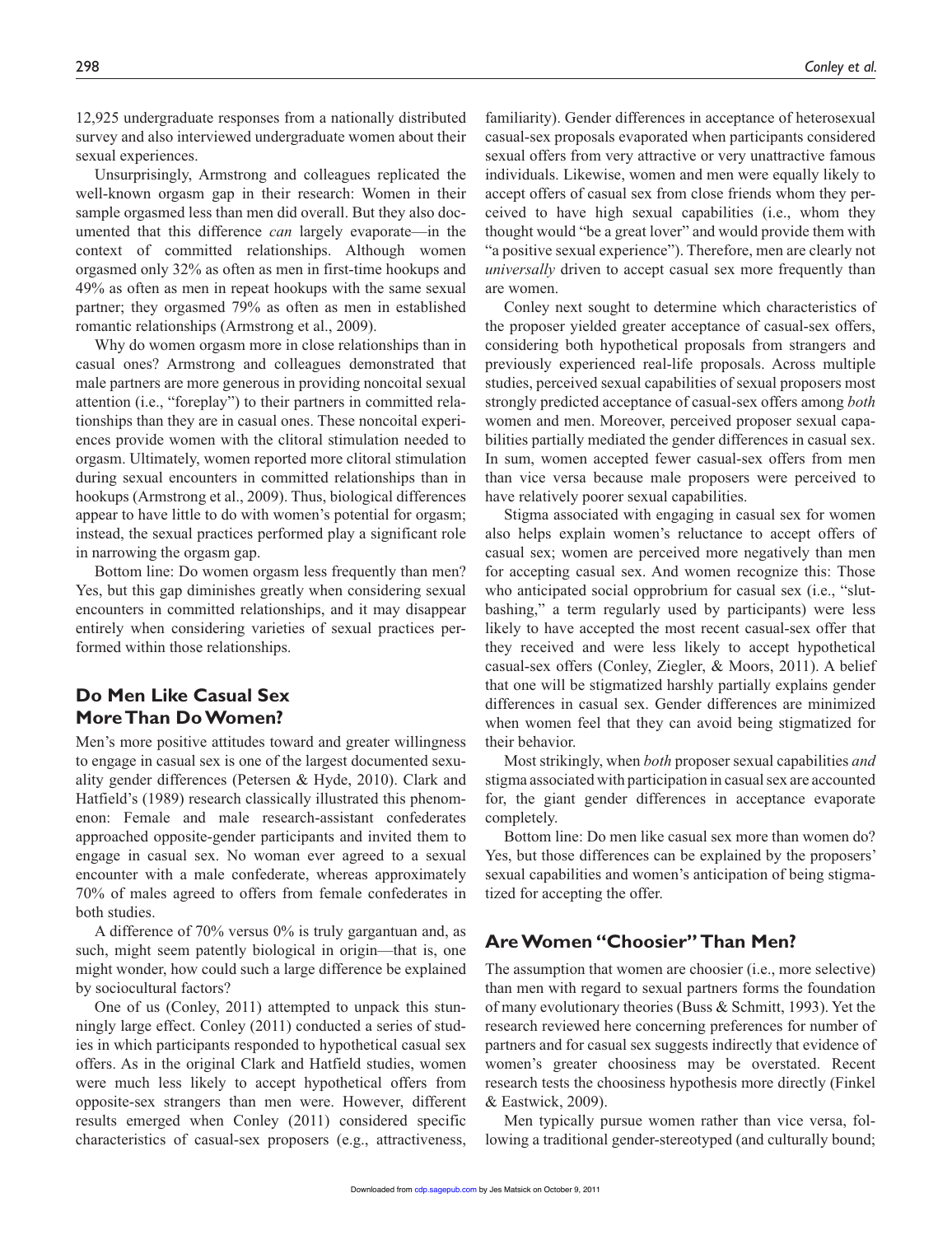| Supposed difference                                                         | Explanation                                                                                                                                                                                                                  |  |
|-----------------------------------------------------------------------------|------------------------------------------------------------------------------------------------------------------------------------------------------------------------------------------------------------------------------|--|
| Women and men have gender-specific preferences<br>for qualities of partners | Not in real-world contexts, which are presumably more valid than<br>hypothetical musings                                                                                                                                     |  |
| Women desire and actually have fewer sexual<br>partners than men            | No, gender differences in reported sexual partners stem less from<br>sexual appetites and more from inappropriate statistics and social<br>desirability                                                                      |  |
| Men think about sex more than women                                         | Yes, but they also think more about their own physical needs, overall                                                                                                                                                        |  |
| Women orgasm less frequently than men                                       | Yes, but this gap diminishes greatly when considering sexual encoun-<br>ters in committed relationships and may disappear entirely when<br>considering varieties of sexual practices performed within those<br>relationships |  |
| Men like casual sex more than women do                                      | Yes, but those differences can be explained by the proposers' sexual<br>capabilities and women's anticipation of being stigmatized for ac-<br>cepting the offer                                                              |  |
| Women are "choosier" than men                                               | Yes, but potentially only because they are approached more often<br>than men are                                                                                                                                             |  |

| Table 1. Incorrect or Exaggerated Beliefs About Gender Differences in Sexuality and Plausible Explanations |  |  |
|------------------------------------------------------------------------------------------------------------|--|--|
|------------------------------------------------------------------------------------------------------------|--|--|

Ryan & Jethå, 2010) social script (e.g., Laner & Ventrone, 2000; Rose & Frieze, 1989). Therefore, women are approached more often than men are. Assumptions about women's choosiness have been based on our culture's traditional gender dynamics.

But what happens when *women* are in the "approacher" role? Recently, Finkel and Eastwick (2009) tested just that. They manipulated approacher gender within the context of speed-dating: Either men approached women or women approached men. The mere act of physically approaching someone (i.e., simply rotating through potential partners and introducing oneself during speed-dating) caused individuals to evaluate potential partners more favorably (e.g., reporting greater romantic chemistry and increased likelihood of a romantic relationship developing). Moreover, when women approached men, women behaved more like men (becoming *less* choosy), and men behaved more like women (becoming *more* choosy). Thus, this research suggests that "choosiness" may be an artifact of gendered social norms concerning who approaches whom.

Bottom line: Are women choosier than men? Yes, but potentially only because they are approached more often than men are.

#### **Conclusion**

Popular perceptions within psychology and among the greater public are that gender differences in sexuality are immutable and largely unaffected by the proximal social environment. We suggest that these conclusions are premature; in fact, gender differences can often be directly linked to forces within our current social world. Using varied methodological approaches and conceptual insights, psychologists are bringing such social influences to light and can make gender differences empirically diminish or disappear.

Within psychology, perspectives that draw upon adaptively evolved mechanisms (Buss & Schmitt, 1993; Eagly & Wood, 1999) are typically utilized to explain gender differences in sexuality. That is, the behaviors we see today are presumed to be relics of our evolutionary past. The research reviewed suggests that these gender differences are in fact rooted in much more mundane causes: stigma against women for expressing sexual desires; women's socialization to attend to other's needs rather than their own; and, more broadly, a double standard that dictates (different sets of) appropriate sexual behaviors for men and women.

In sum, gender differences related to sex, though sometimes quite pronounced, are rarely as stable or immutable as they seem at first glance (see Table 1). Consumers of research on this topic should bear in mind the complex interplay of societal constraints of supposed gender differences in sexuality.

#### **Recommended Reading**

Petersen, J. L., & Hyde, J. S. (2010). (Ree References). A comprehensive, accessible meta-analysis of gender differences in sexuality.

- Ryan, C. & Jethå, C. (2010). (See References). A recent review of anthropological, biological, and social accounts of human mating.
- Conley, T. D. (2011). (See References). A more in-depth examination of gender differences in casual sex.

#### **Acknowledgments**

Thanks to Eli Finkel, Karin Martin and Abigail Stewart for helpful comments and suggestions on an earlier draft of this manuscript.

#### **Declaration of Conflicting Interests**

The authors declared no potential conflicts of interest with respect to the research, authorship, and/or publication of this article.